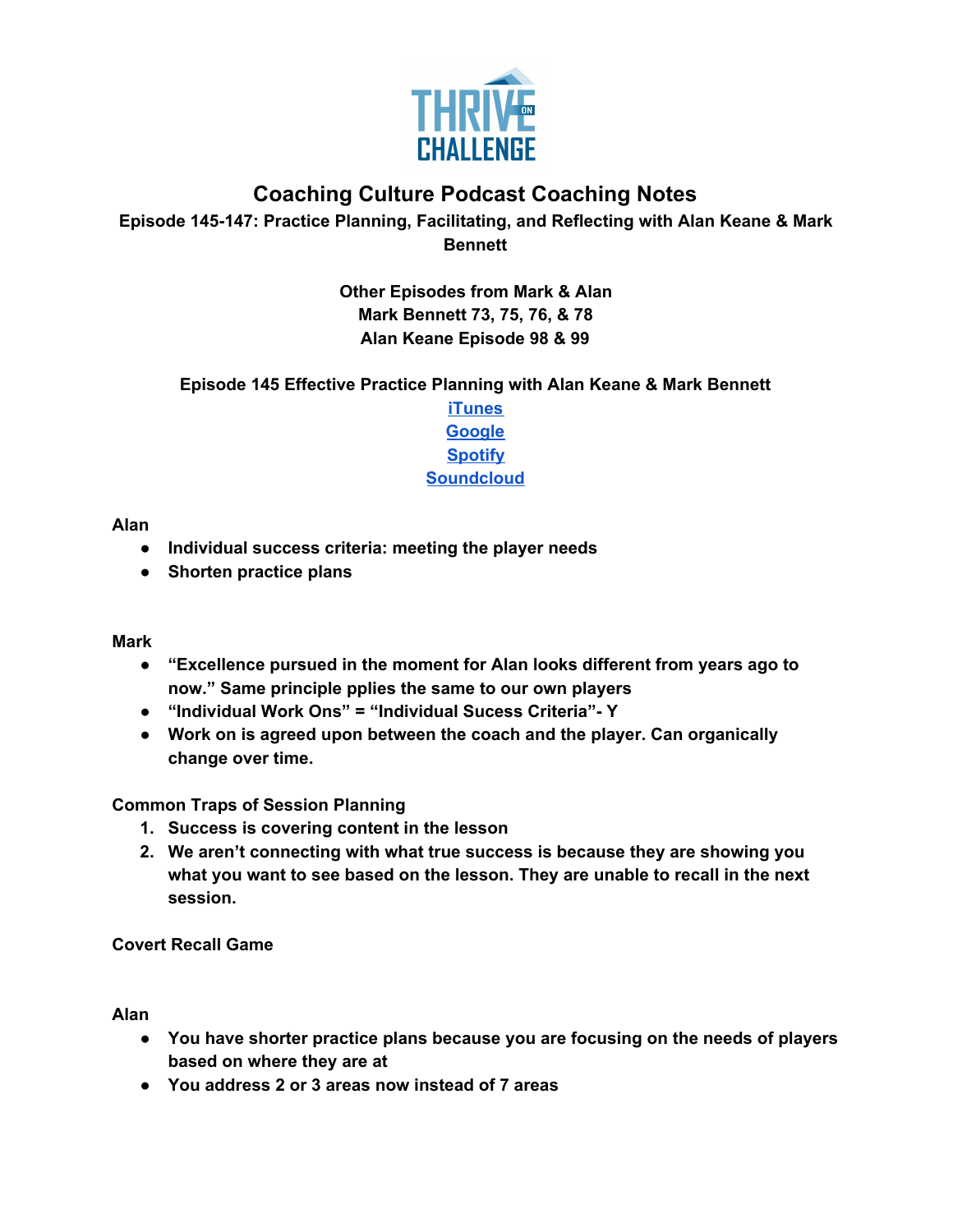

- **● Use the warm-up stretch, to ask them to "remind you" of their individual success criteria and work ons**
- **● Knowing what success looks like for the players also impacts the practice plan. Get the players to come up with the practice session or have influence on the shape. "The players shape the practice they don't "write the practice"**
- **● You aren't married to the practice plan… they guide it.**
- **● Casual conversations…try sniping in these conversations. "For Pau, giving me the thumbs up when you understood what I was saying since the language barrier was an issue.**
- **● Another player working on emotional control, we agreed upon a word: "blindfold"... he was blindfolded to task at hand when not in control of emotional state**
- **● Start with a recall game, see where they are at with previous content. Starts with 20 minutes. May give them longer if they are close to acceptable. Or may need to step back in.**

**Player Reviews (A.A.R.) Drives the Next session. Review: 1) Self 2) Team 3) Coaches "Hot Reviews"**

**Mark**

- **● Do the "Hot Review" not only after the session, but throughout the session.**
- **● Do these "hot reviews" with the team throughout.**
- **● Do hot review 1 on 1s with players through the activity.**
- **● Prioritize your content on the session plan.**
	- **● "Covert Recall": What will you covert recall? When is it from?**
	- **● Prioritize the content if the "covert recall" is great.**
		- **a. Be prepared to address if covert recall isn't great.**
		- **b. Ask questions: Why? Take ownership and make adjustments.**

**Mark**

**Need to be comfortable you may not get to it all. Success is determined based upon the learning in the session.**

**Don't need to do technical + tactical, start with behaviors.**

**Before you scan:**

**1. You need to be aware of your state**

**2. Manage your state "If you can't manage your state, you need interventions from assistants and players to help you manage, not only do you need to give them permission, you need to acknowledge the feedback. Remember you gave them permission.**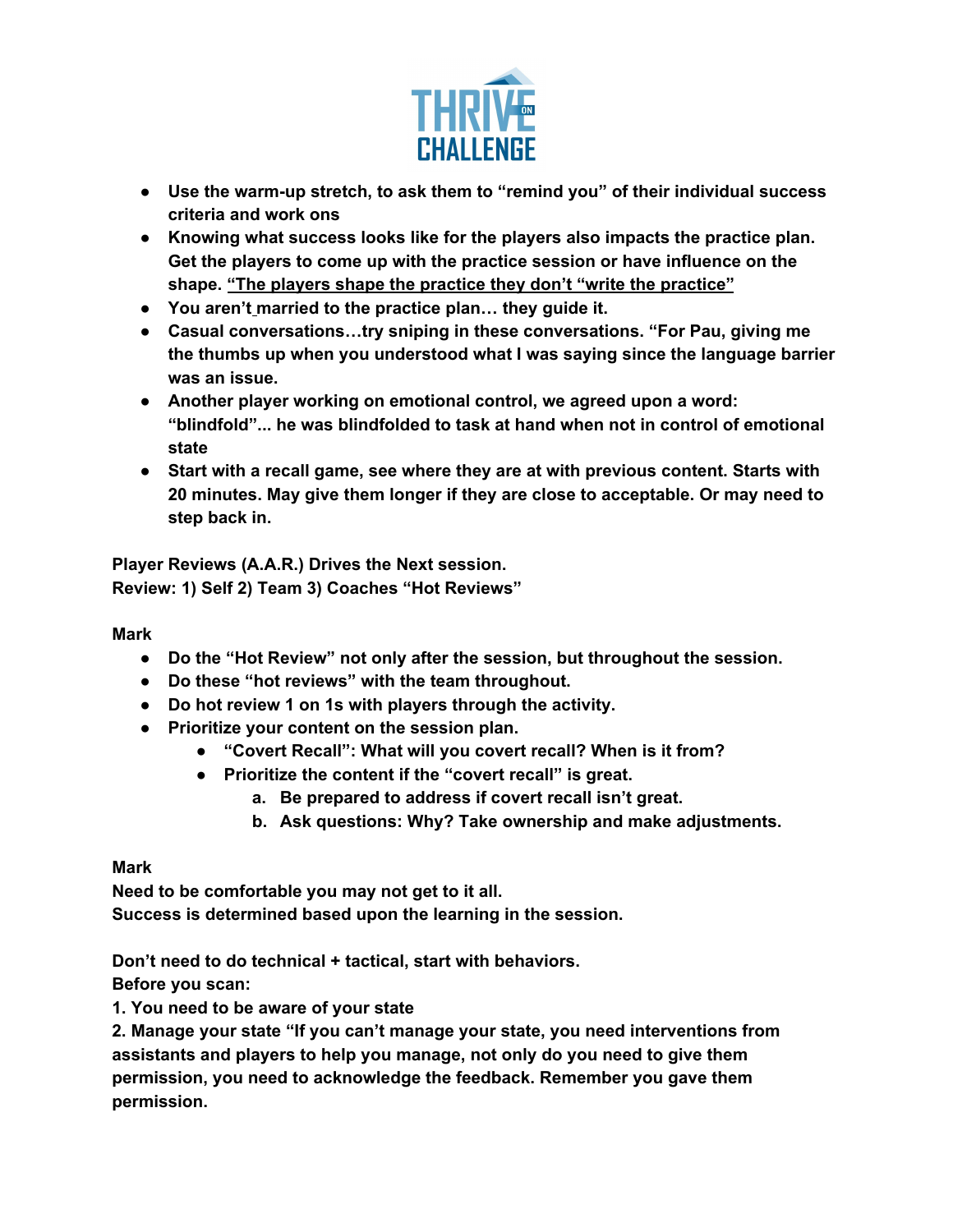

**3. Scan for pre-agreed behaviors (non-negotiables)**

**4. Scan for the success criteria for that phase of the session and individual work-ons (success criteria)**

**Coaches intervention and content will depend on the effectiveness of their scanning.**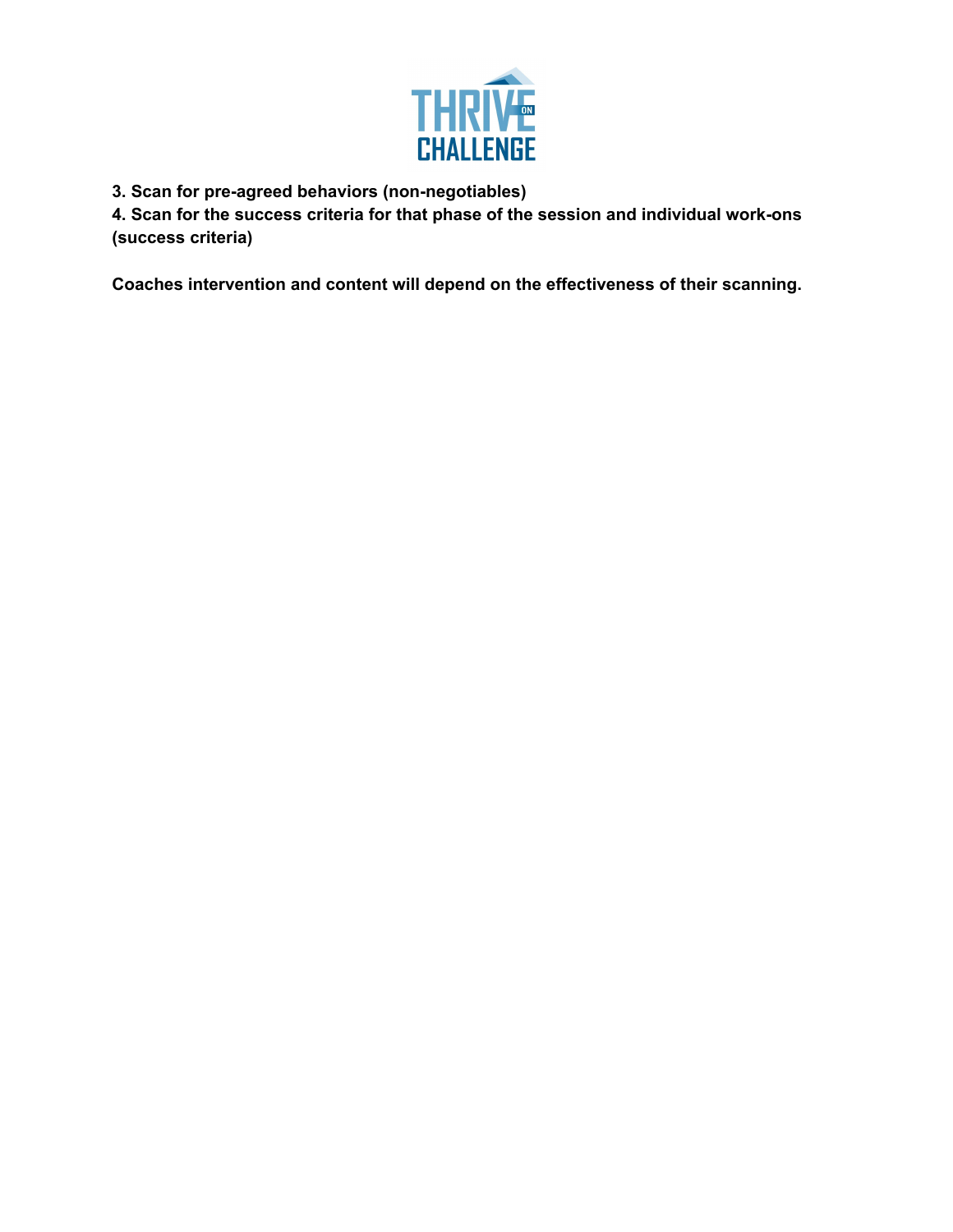

## **Episode 146 Skills and Strategies to Facilitate Your Practice with Alan Keane & Mark Bennett**

**[iTunes](https://podcasts.apple.com/us/podcast/episode-146-skills-strategies-to-facilitate-your-practice/id1286560192?i=1000480906906) [Google](https://podcasts.google.com/feed/aHR0cHM6Ly9mZWVkcy5zb3VuZGNsb3VkLmNvbS91c2Vycy9zb3VuZGNsb3VkOnVzZXJzOjQxMDQyNzcvc291bmRzLnJzcw/episode/dGFnOnNvdW5kY2xvdWQsMjAxMDp0cmFja3MvODUwMTI5NTc5?ved=0CAkQ38oDahcKEwiA3tDT7qvqAhUAAAAAHQAAAAAQAQ) [Spotify](https://open.spotify.com/episode/0fDBk565BIgPFwVa1gVDH0) [Soundcloud](https://soundcloud.com/thriveonchallenge/episode-146-skills-and-strategies-to-facilitate-your-practice-with-alan-keane-mark-bennett)**

**Alan**

**In the next phase of practice what does success look like? What does unacceptable and acceptable look like? Short and sharp discussion. Whence they are clear as a coach, I step back and look for when is the appropriate intervention. You are constantly checking for understanding.**

**The most powerful facilitator is the player influencing another player within a practice. Be** prepared for the players to not get it right the first time. The challenge is when will I step **in or not, be patient to allow them to execute from the success criteria. Because then we take away the #1 thing they need to learn.**

- **1. Give them Time: It's a coaching skill to help players to help each other! Effective communication because the success criteria is specific.**
- **2. Intervention of the Reset: Allow players to reset. Players are free to "stop and reset" because we aren't giving great effort.**
- **3. Give them player time outs, opportunities for them to call, and make the correct adjustments.**

**It's a sliding scale on when to take the lead and when to step back. Best evidence of this effectiveness is FEEDBACK from the players.**

**Mark**

**When you develop a new skill it shouldn't replace it, but it should enhance other skills. Mentorship and support process is necessary to be successful.**